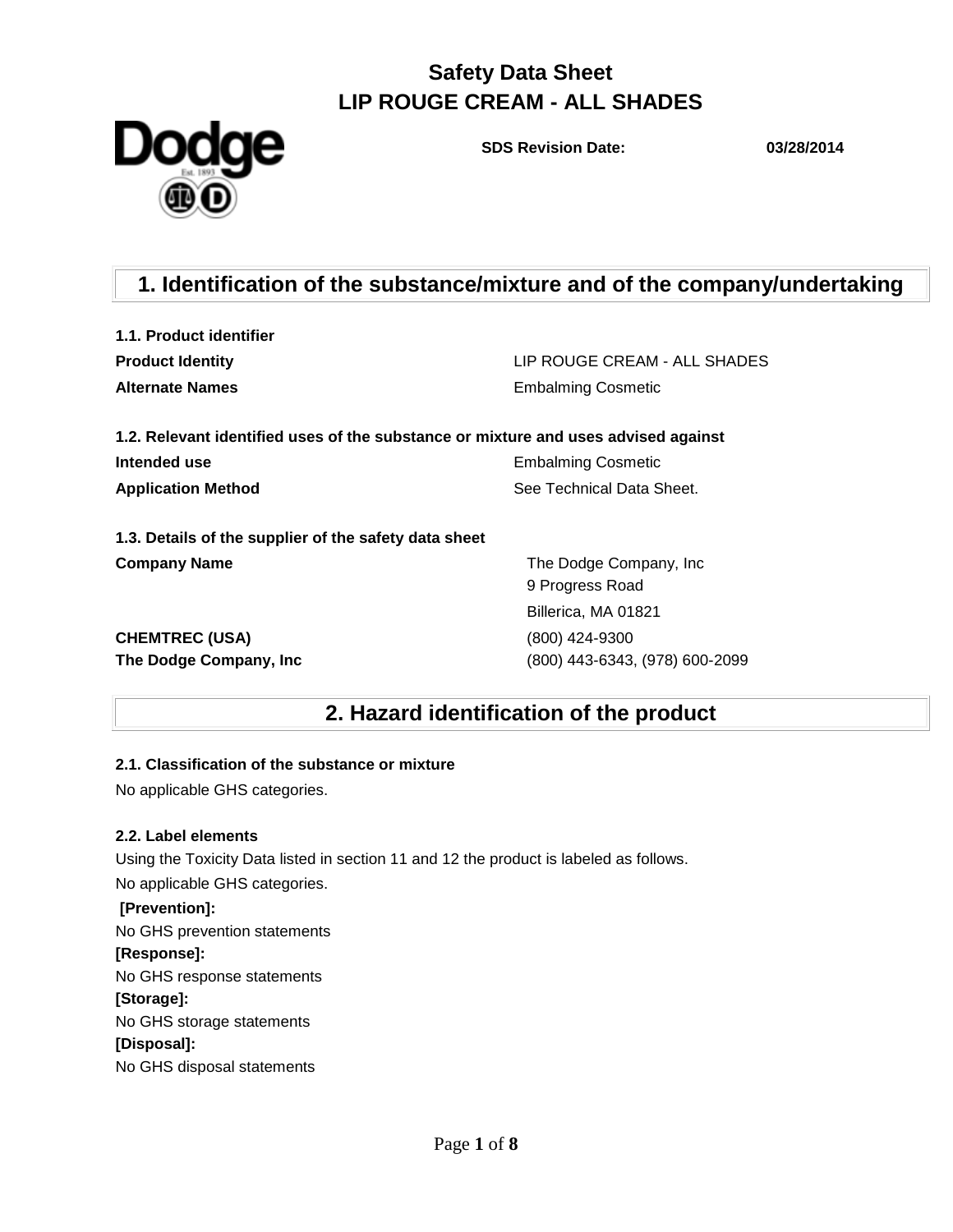

**SDS Revision Date: 03/28/2014**

## **3. Composition/information on ingredients**

There are no ingredients in this product which are classified as hazardous.

### **4. First aid measures**

|                 | 4.1. Description of first aid measures                                                                                                                                                                                                    |
|-----------------|-------------------------------------------------------------------------------------------------------------------------------------------------------------------------------------------------------------------------------------------|
| General         | In all cases of doubt, or when symptoms persist, seek medical attention.                                                                                                                                                                  |
|                 | Never give anything by mouth to an unconscious person.                                                                                                                                                                                    |
| Inhalation      | Remove to fresh air, keep patient warm and at rest. If breathing is irregular or stopped, give<br>artificial respiration. If unconscious place in the recovery position and obtain immediate<br>medical attention. Give nothing by mouth. |
| <b>Eyes</b>     | Irrigate copiously with clean fresh water for at least 15 minutes, holding the eyelids apart<br>and seek medical attention.                                                                                                               |
| <b>Skin</b>     | Remove contaminated clothing. Wash skin thoroughly with soap and water or use a<br>recognized skin cleanser.                                                                                                                              |
| Ingestion       | If accidentally swallowed obtain immediate medical attention. Keep at rest. Do NOT induce<br>vomiting.                                                                                                                                    |
|                 | 4.2. Most important symptoms and effects, both acute and delayed                                                                                                                                                                          |
| <b>Overview</b> | No specific symptom data available. See section 2 for further details.                                                                                                                                                                    |

### **5. Fire-fighting measures**

#### **5.1. Extinguishing media**

Recommended extinguishing media; alcohol resistant foam, CO<sup>2</sup>, powder, water spray. Do not use; water jet.

#### **5.2. Special hazards arising from the substance or mixture**

Oxides of carbon and nitrogen.

#### **5.3. Advice for fire-fighters**

Wear self-contained breathing apparatus to protect from decomposition products.

**ERG Guide No. ----**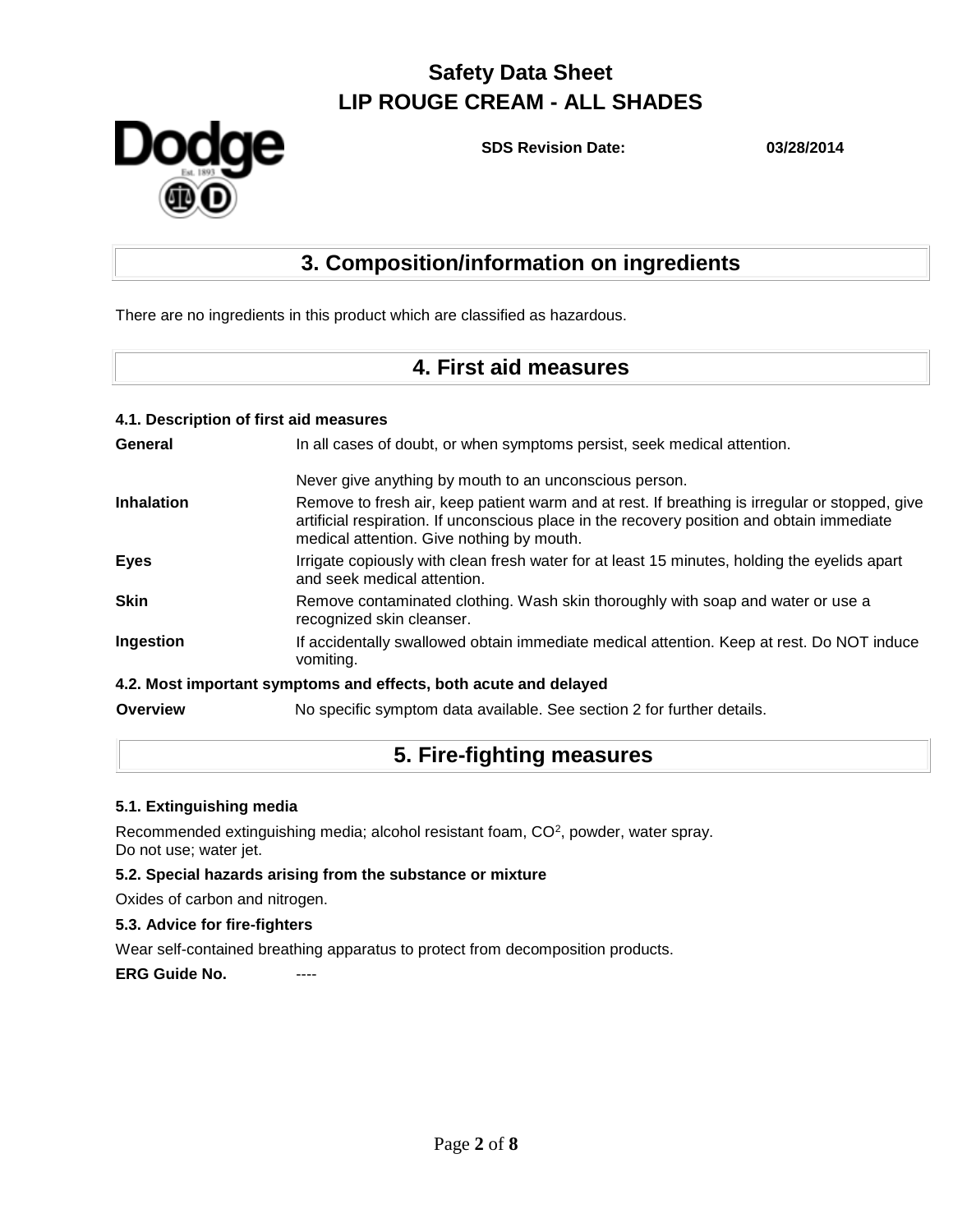

**SDS Revision Date: 03/28/2014**

### **6. Accidental release measures**

#### **6.1. Personal precautions, protective equipment and emergency procedures**

Keep container closed when not in use. Avoid contact with eyes, skin, or clothing.

#### **6.2. Environmental precautions**

Do not allow spills to enter drains or watercourses.

Use good personal hygiene practices. Wash hands before eating, drinking, smoking or using toilet. Promptly remove soiled clothing and wash thoroughly before reuse.

#### **6.3. Methods and material for containment and cleaning up**

Vapor is heavier than air and may flow along surface to distant ignition source and flashback. Spread an inert absorbent on the spill and place in a suitable, properly labeled container for recovery or disposal.

Flush area with large quantities of water.

### **7. Handling and storage**

#### **7.1. Precautions for safe handling**

See section 2 for further details. - [Prevention]:

#### **7.2. Conditions for safe storage, including any incompatibilities**

Handle containers carefully to prevent damage and spillage. Incompatible materials: Strong oxidizing agents, strong acids and alkalis See section 2 for further details. - [Storage]:

#### **7.3. Specific end use(s)**

No data available.

### **8. Exposure controls and personal protection**

#### **8.1. Control parameters**

**There are no ingredients in this product which are classified as hazardous.** 

#### **8.2. Exposure controls**

| <b>Respiratory</b> | Not necessary where area is properly ventilated.                                                                                                                             |
|--------------------|------------------------------------------------------------------------------------------------------------------------------------------------------------------------------|
| <b>Eyes</b>        | Wear safety eyewear, e.g. safety spectacles, goggles or visors to protect against the<br>splash of liquids.                                                                  |
| <b>Skin</b>        | Overalls which cover the body, arms and legs should be worn. Skin should not be exposed.<br>All parts of the body should be washed after contact. Wear PVC or rubber gloves. |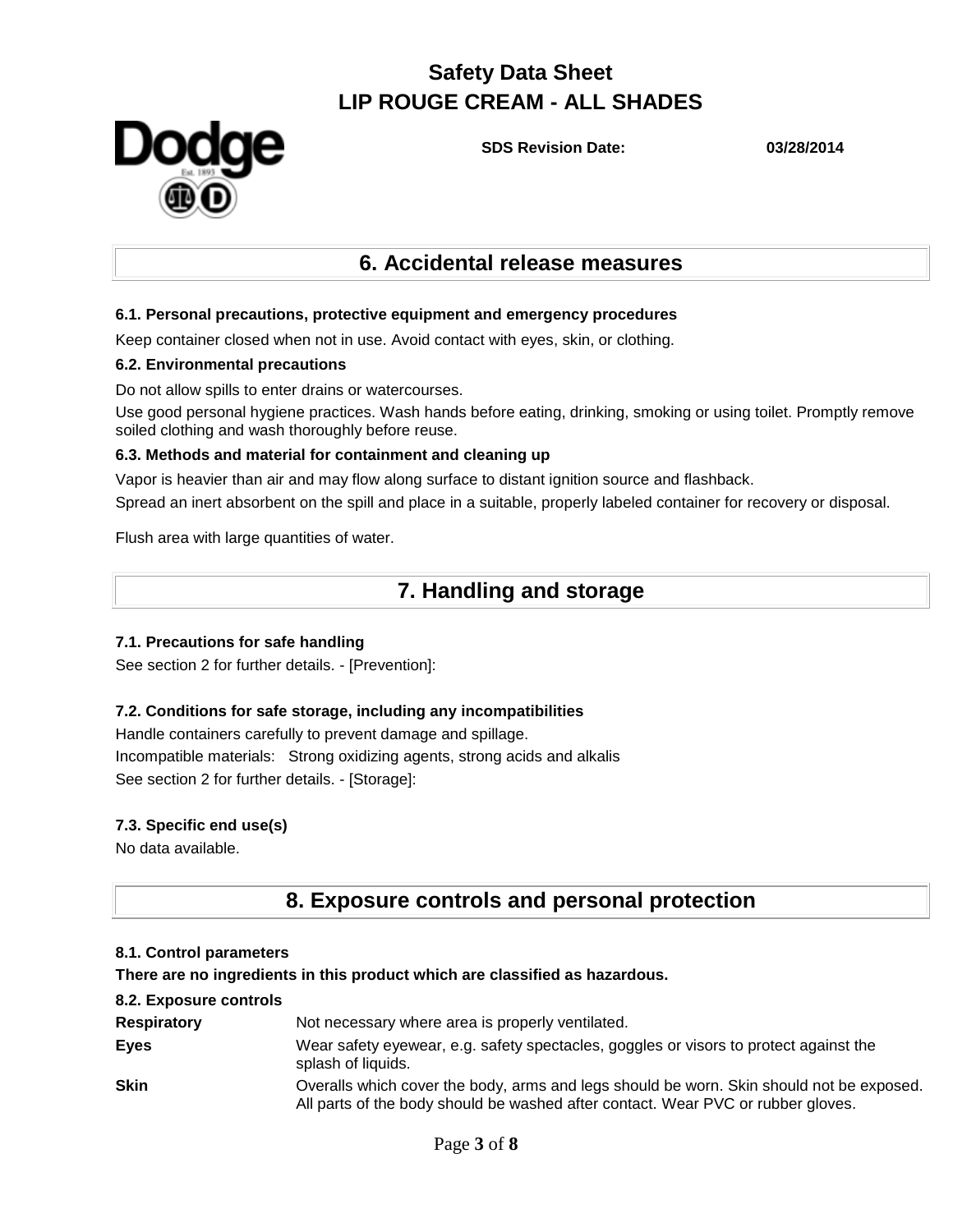

**SDS Revision Date: 03/28/2014**

| <b>Engineering Controls</b> | Provide adequate ventilation. Where reasonably practicable this should be achieved by the<br>use of local exhaust ventilation and good general extraction. If these are not sufficient to<br>maintain concentrations of particulates and any vapor below occupational exposure limits<br>suitable respiratory protection must be worn. |
|-----------------------------|----------------------------------------------------------------------------------------------------------------------------------------------------------------------------------------------------------------------------------------------------------------------------------------------------------------------------------------|
| <b>Other Work Practices</b> | Use good personal hygiene practices. Wash hands before eating, drinking, smoking or<br>using toilet. Promptly remove soiled clothing and wash thoroughly before reuse.                                                                                                                                                                 |

See section 2 for further details. - [Prevention]:

### **9. Physical and chemical properties**

**Appearance Various Colors Wax Mixture Odor** Rose Rose **Odor threshold** Not Measured **pH** Not Measured **Melting point / freezing point (°C)** Not Measured **Initial boiling point and boiling range (°C)** >110C **Flash Point** >93C **Evaporation rate (Ether = 1)** Not Measured **Flammability (solid, gas)** Not Applicable **Upper/lower flammability or explosive limits Lower Explosive Limit:** Not Measured

**Vapor pressure (Pa)** Less than 1 (mm Hg) **Vapor Density Not Measured** Not Measured **Specific Gravity** 0.880-0.920 **Solubility in Water** Negligible **Partition coefficient n-octanol/water (Log Kow)** Not Measured Auto-ignition temperature (°C) Not Measured **Decomposition temperature** Not Measured **Viscosity (cSt)** Not Measured **VOC %** Not Measured

**Upper Explosive Limit:** Not Measured

#### **9.2. Other information** No other relevant information.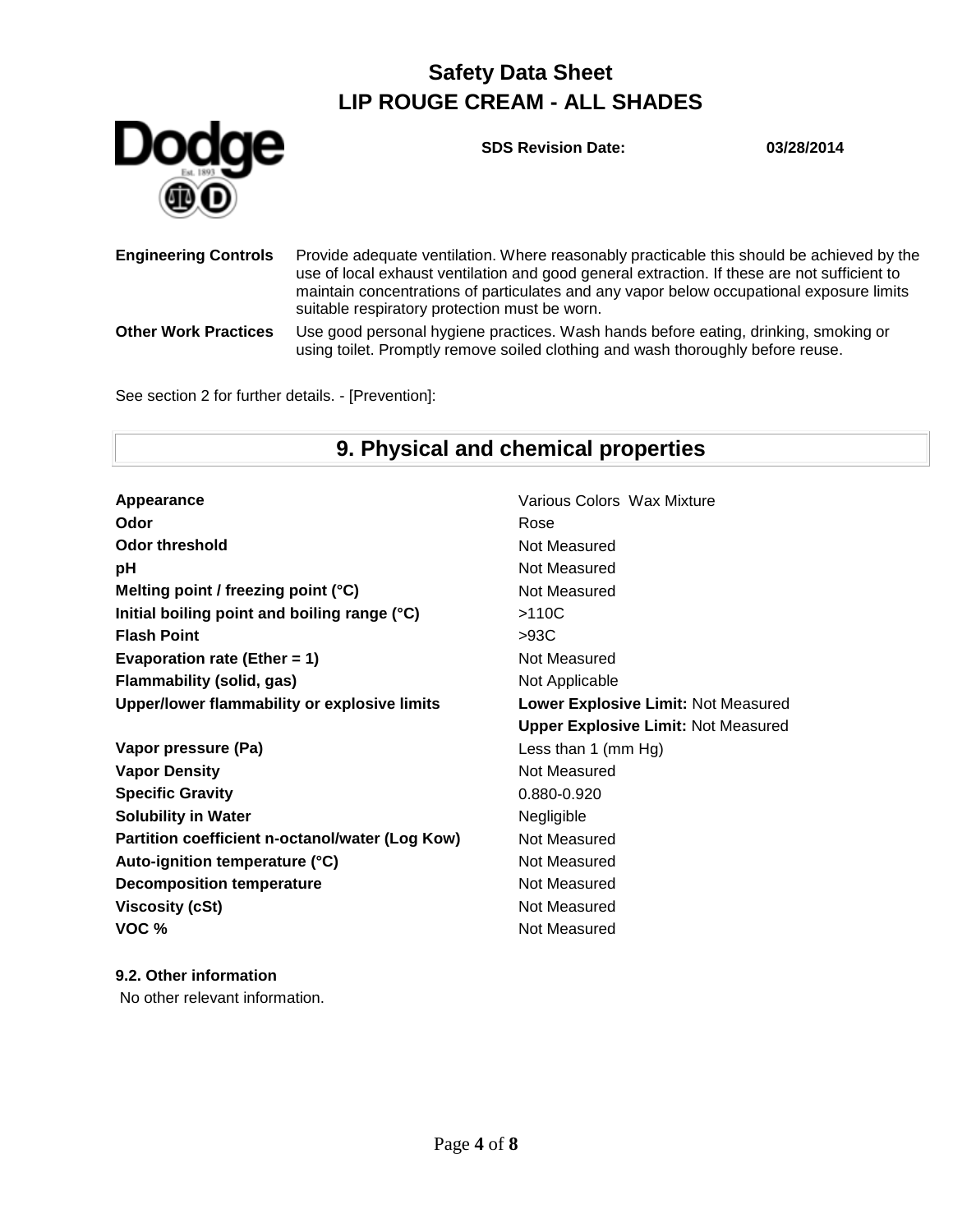

**SDS Revision Date: 03/28/2014**

### **10. Stability and reactivity**

**10.1. Reactivity** Hazardous Polymerization will not occur. **10.2. Chemical stability** Stable under normal circumstances. **10.3. Possibility of hazardous reactions** No data available. **10.4. Conditions to avoid** Avoid prolonged exposure to heat and/or light. **10.5. Incompatible materials** Strong oxidizing agents, strong acids and alkalis **10.6. Hazardous decomposition products** Oxides of carbon and nitrogen.

### **11. Toxicological information**

### **Acute toxicity**

There are no ingredients in this product which are classified as hazardous.

### **12. Ecological information**

### **12.1. Toxicity**

No additional information provided for this product. See Section 3 for chemical specific data. **Aquatic Ecotoxicity**

There are no ingredients in this product which are classified as hazardous.

#### **12.2. Persistence and degradability**

There is no data available on the preparation itself.

#### **12.3. Bioaccumulative potential**

Not Measured

**12.4. Mobility in soil**

No data available.

#### **12.5. Results of PBT and vPvB assessment**

This product contains no PBT/vPvB chemicals.

**12.6. Other adverse effects**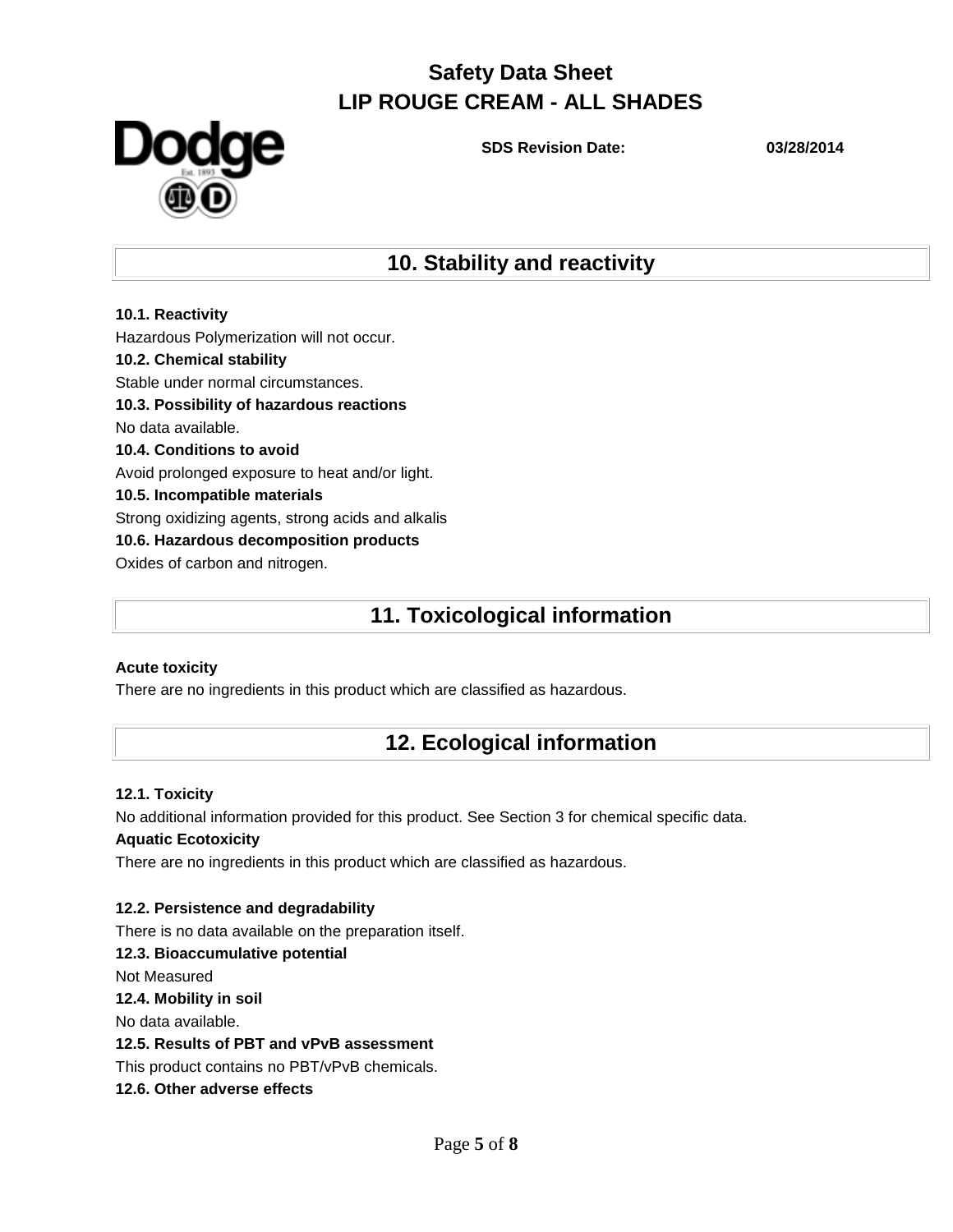

**SDS Revision Date: 03/28/2014**

### **13. Disposal considerations**

#### **13.1. Waste treatment methods**

Do not allow into drains or water courses. Wastes and emptied containers should be disposed of in accordance with regulations made under the Control of Pollution Act and the Environmental Protection Act.

Using information provided in this data sheet advice should be obtained from the Waste Regulation Authority, whether the special waste regulations apply.

### **14. Transport information**

|  |  |  |  |  | 14.1. UN number |
|--|--|--|--|--|-----------------|
|--|--|--|--|--|-----------------|

**14.2. UN proper shipping name** Not Regulated **14.3. Transport hazard class(es)**

**Not Applicable** 

#### **DOT (Domestic Surface Transportation) IMO / IMDG (Ocean Transportation)**

**DOT Proper Shipping**  Not Regulated **IMDG Proper Name DOT Hazard Class DOT Label** Not Applicable None **UN / NA Number** Not Applicable **CERCLA/DOT RQ** NA gal. / NA lbs.

| <b>IMDG Proper</b><br><b>Shipping Name</b> | Not Regulated  |
|--------------------------------------------|----------------|
| <b>IMDG Hazard Class</b>                   | Not Applicable |
| <b>Sub Class</b>                           | Not Applicable |

**DOT Packing Group** Not Applicable **IMDG Packing Group** Not Applicable

| 14.4. Packing group         |                                    | Not Applicable                                                                |  |
|-----------------------------|------------------------------------|-------------------------------------------------------------------------------|--|
| 14.5. Environmental hazards |                                    |                                                                               |  |
| <b>IMDG</b>                 | Marine Pollutant: No               |                                                                               |  |
|                             | 14.6. Special precautions for user |                                                                               |  |
|                             | Not Applicable                     |                                                                               |  |
|                             |                                    | 14.7. Transport in bulk according to Annex II of MARPOL73/78 and the IBC Code |  |
|                             | Not Applicable                     |                                                                               |  |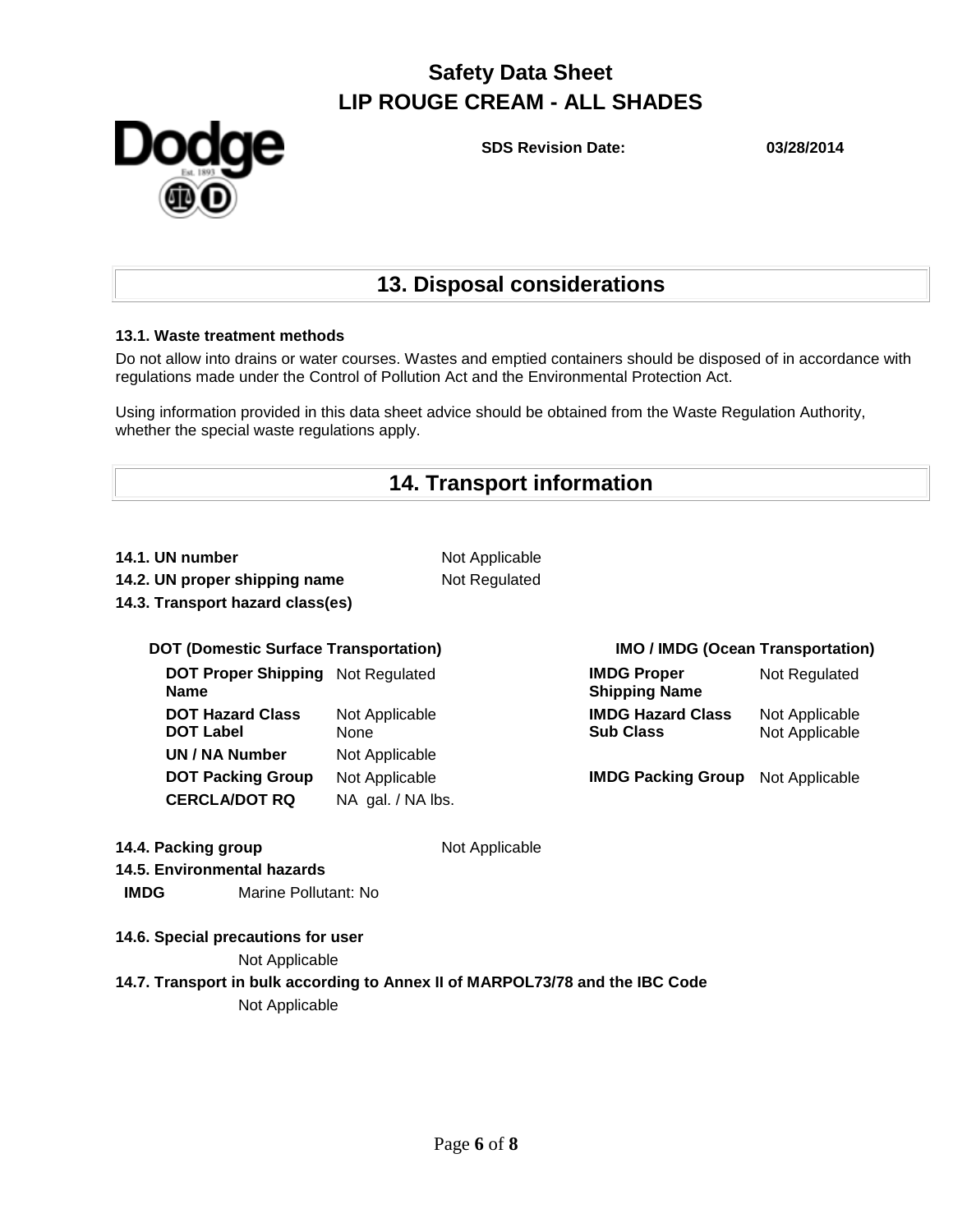

**SDS Revision Date: 03/28/2014**

# **15. Regulatory information**

|                                                                                   | <b>Regulatory Overview</b>                                     | The regulatory data in Section 15 is not intended to be all-inclusive, only selected<br>regulations are represented. All ingredients of this product are listed on the TSCA (Toxic<br>Substance Control Act) Inventory or are not required to be listed on the TSCA Inventory. |  |  |
|-----------------------------------------------------------------------------------|----------------------------------------------------------------|--------------------------------------------------------------------------------------------------------------------------------------------------------------------------------------------------------------------------------------------------------------------------------|--|--|
|                                                                                   | <b>WHMIS Classification</b>                                    | Not Regulated                                                                                                                                                                                                                                                                  |  |  |
|                                                                                   | <b>US EPA Tier II Hazards</b>                                  | Fire: No                                                                                                                                                                                                                                                                       |  |  |
|                                                                                   |                                                                | <b>Sudden Release of Pressure: No</b>                                                                                                                                                                                                                                          |  |  |
|                                                                                   |                                                                | Reactive: No                                                                                                                                                                                                                                                                   |  |  |
|                                                                                   |                                                                | Immediate (Acute): No                                                                                                                                                                                                                                                          |  |  |
|                                                                                   | Delayed (Chronic): No                                          |                                                                                                                                                                                                                                                                                |  |  |
|                                                                                   |                                                                |                                                                                                                                                                                                                                                                                |  |  |
| <b>EPCRA 311/312 Chemicals and RQs:</b><br>(No Product Ingredients Listed)        |                                                                |                                                                                                                                                                                                                                                                                |  |  |
| <b>EPCRA 302 Extremely Hazardous:</b><br>(No Product Ingredients Listed)          |                                                                |                                                                                                                                                                                                                                                                                |  |  |
| <b>EPCRA 313 Toxic Chemicals:</b><br>(No Product Ingredients Listed)              |                                                                |                                                                                                                                                                                                                                                                                |  |  |
| Proposition 65 - Carcinogens (>0.0%):<br>(No Product Ingredients Listed)          |                                                                |                                                                                                                                                                                                                                                                                |  |  |
| Proposition 65 - Developmental Toxins (>0.0%):<br>(No Product Ingredients Listed) |                                                                |                                                                                                                                                                                                                                                                                |  |  |
| Proposition 65 - Female Repro Toxins (>0.0%):<br>(No Product Ingredients Listed)  |                                                                |                                                                                                                                                                                                                                                                                |  |  |
| Proposition 65 - Male Repro Toxins (>0.0%):<br>(No Product Ingredients Listed)    |                                                                |                                                                                                                                                                                                                                                                                |  |  |
| N.J. RTK Substances (>1%) :<br>(No Product Ingredients Listed)                    |                                                                |                                                                                                                                                                                                                                                                                |  |  |
|                                                                                   | Penn RTK Substances (>1%) :<br>(No Product Ingredients Listed) |                                                                                                                                                                                                                                                                                |  |  |
|                                                                                   |                                                                |                                                                                                                                                                                                                                                                                |  |  |